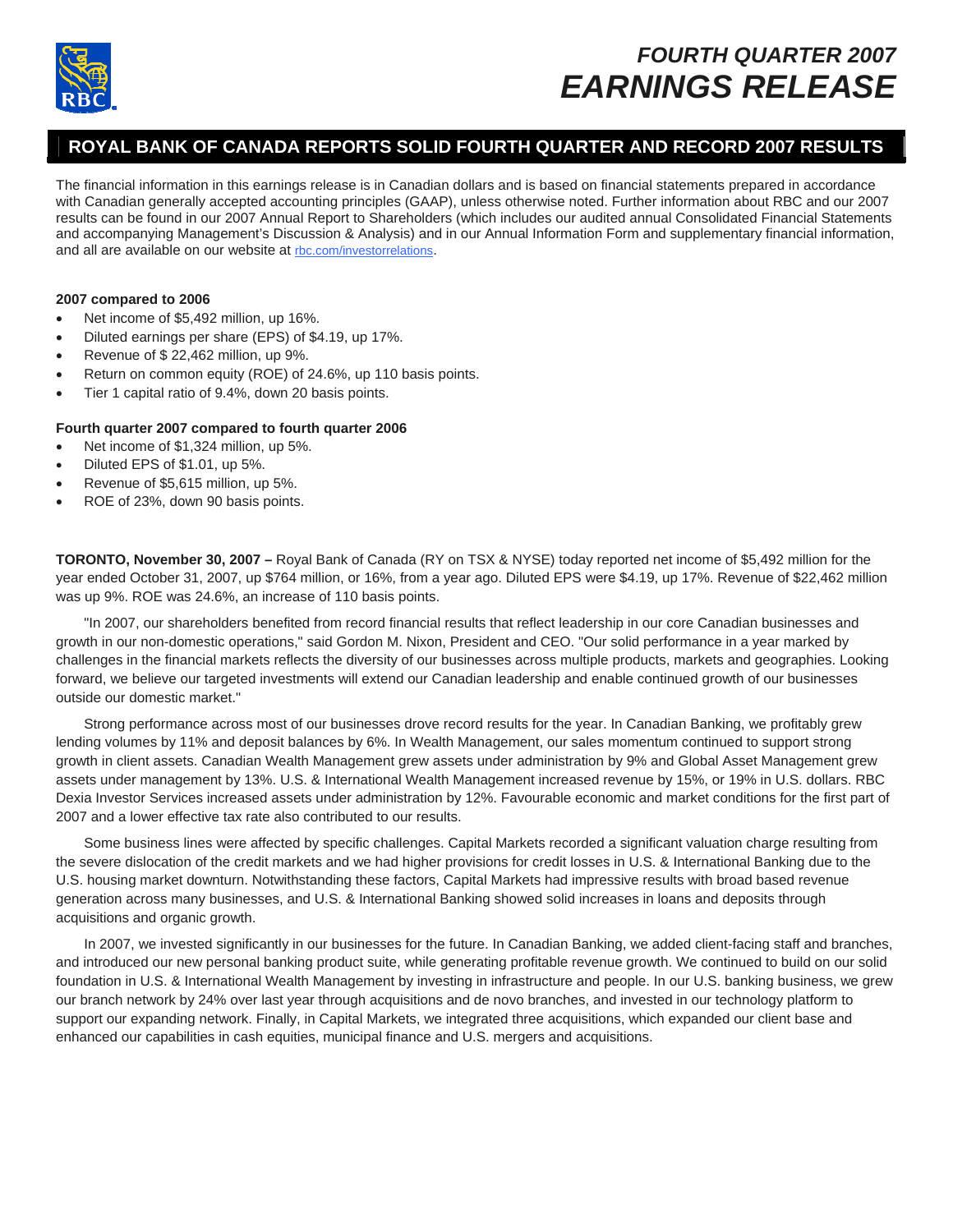#### *Fourth Quarter 2007 Performance*

Fourth quarter net income of \$1,324 million was up 5% from last year and down 5% from last quarter. Diluted EPS were \$1.01, up 5% from last year and down 5% from last quarter. ROE was 23.0%, compared to 23.9% last year and 24.4% last quarter.

Our results for the quarter were affected by certain items. In our Canadian banking-related operations, we recorded a gain of \$326 million pre-tax (\$269 million after-tax) from the exchange of our membership interest in Visa Canada Association for shares of Visa Inc., and an adjustment of \$121 million pre-tax (\$79 million after-tax) to increase our credit card customer loyalty reward program liability, which was recorded against revenue. This adjustment to our loyalty reward liability reflects higher redemption rate assumptions, consistent with our strategy of encouraging our clients to more fully use the RBC Reward points they accumulate by providing them with a broader range of redemption options. We expect no significant change in run-rate costs as a result of this charge. For further discussion and a reconciliation of Canadian Banking and Banking-related net income excluding the Visa Inc. restructuring gain and the adjustment to loyalty reward liability, refer to "Key performance and non-GAAP measures". In Capital Markets, we recorded a charge of \$357 million pre-tax (\$160 million after-tax and reflecting compensation adjustments) consisting of write downs on the fair value of our direct holdings of U.S. subprime residential mortgage-backed securities (RMBS) and collateralized debt obligations of asset-backed securities (CDOs of ABS) and related credit default swaps.

**Canadian Banking** net income was \$899 million, up 33% over last year and 29% over the third quarter (excluding the Visa Inc. restructuring gain and the adjustment to loyalty reward liability, net income was \$709 million, up 5% and 1% from last year and last quarter, respectively).

"Our growth initiatives and strong national retail presence across all products and markets have produced profitable volume growth across all our banking-related business lines. When you combine our broad capabilities with our investments in client-facing staff, branches and other infrastructure, we believe we are well positioned for future success," Nixon said.

Banking-related net income increased by 40% over last year and 34% over the third quarter (excluding the Visa Inc. restructuring gain and the adjustment to loyalty reward liability, net income was \$607 million, up 7% and 2% from last year and last quarter, respectively) due to strong volume growth across all business lines, particularly mortgages and personal deposits. Non-interest expense grew from the fourth quarter of 2006, reflecting significant reinvestments in our business over the past year, and was flat compared to the third quarter of 2007 as the pace of our investment moderated. Our provision for credit losses was up from both last year and the third quarter, partially reflecting higher loss rates in personal and business banking as well as volume growth in our loan portfolio. We also experienced some margin compression over both the previous year and previous quarter due to changes in product mix as well as narrower spreads on prime based lending products resulting from the dislocation in the credit markets.

We had solid results in Global Insurance this quarter. Business growth was offset by claims experience, which was less favourable than a year ago. As a result, net income was down 4% over last year, but was consistent with the third quarter.

**Wealth Management** net income was \$180 million, up 10% over last year and 2% over last quarter. Appreciation of the Canadian dollar against the U.S. dollar reduced earnings by 4% compared to last year and 2% compared to last quarter.

"We continued to deliver robust results in our domestic businesses with strong growth in client assets, and our performance in U.S. & International Wealth Management demonstrates that our targeted initiatives to grow these businesses are succeeding. With our solid foundation in Canada and a growing presence in U.S. and international markets, we believe we are well positioned to take full advantage of the opportunities provided by the favourable long term economic and demographic trends supporting the wealth management business," Nixon said.

Earnings increased over last year due to strong performance across all of our business lines. Canadian Wealth Management increased revenue on higher fee-based assets. Revenue in U.S. & International Wealth Management increased largely due to solid growth in fee-based client assets, the inclusion of our J.B. Hanauer acquisition, and loan and deposit growth in our international wealth management business. Global Asset Management continued to lead the Canadian mutual fund industry in long term net sales and benefited from capital appreciation. Compared to the third quarter, earnings growth was slower primarily because of a lower net foreign exchange translation gain on certain deposits related to implementation of the new financial instrument accounting standards, as well as lower brokerage transaction volumes due to uncertainty in the market.

Non-interest expense grew from last year on higher variable compensation commensurate with higher commission-based revenue, costs related to the J.B. Hanauer acquisition and investments for future growth. These include adding investment advisors and other client-facing professionals and opening international offices. Compared to the third quarter, non-interest expense was lower due to reduced variable compensation on lower commission-based revenue.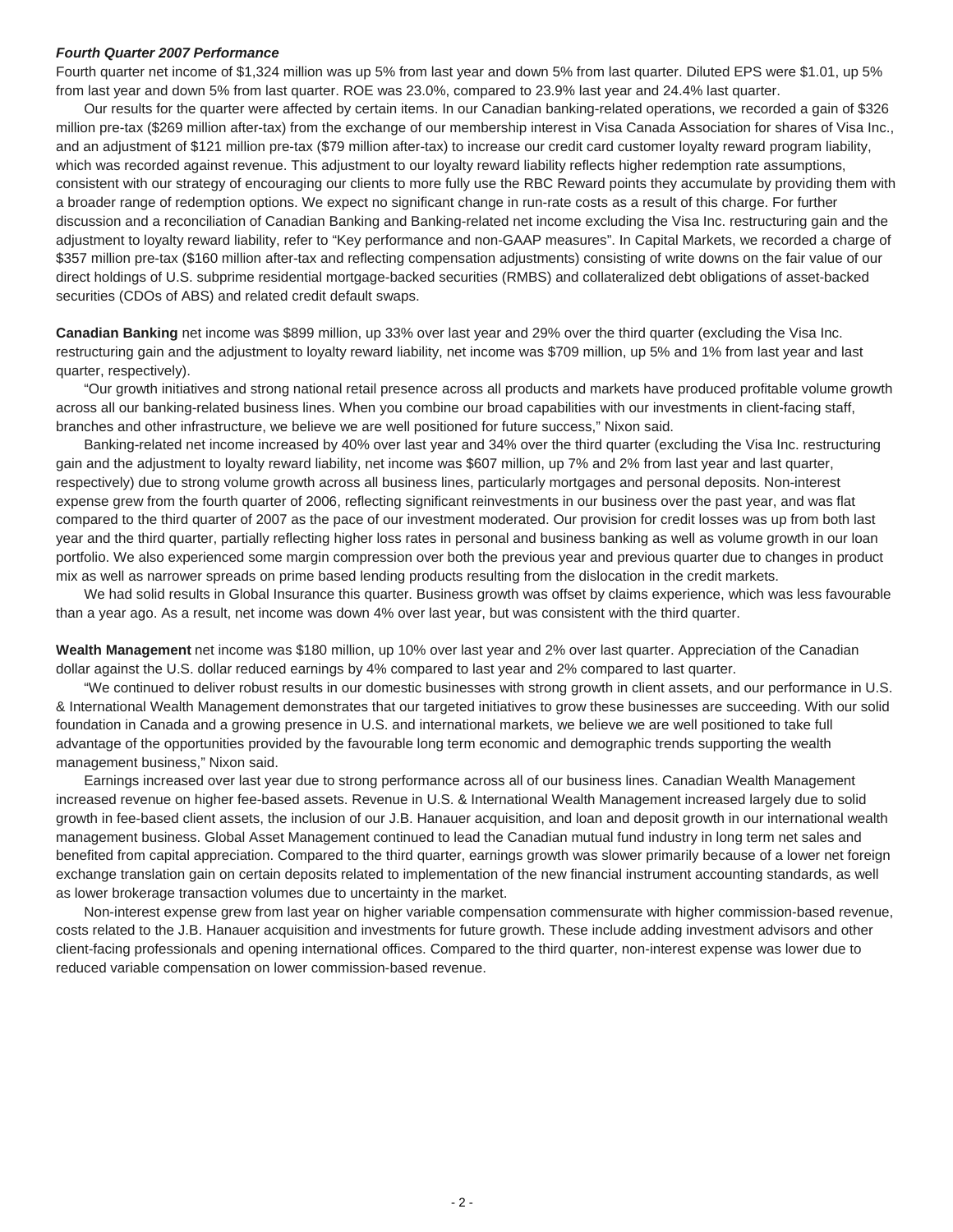**U.S. & International Banking** net income of \$21 million decreased 73% over last year and 76% over last quarter primarily reflecting systemic deterioration in the U.S. housing market, which accelerated in the fourth quarter. This led to higher provisions for credit losses, which increased by \$67 million from the prior year and \$55 million from the third quarter, the bulk of which originated in our U.S. residential builder finance business. We believe we are well equipped to manage through this challenging environment. Over the past 12 to 18 months, we actively reduced our builder finance business production in certain regions that we viewed as potentially problematic. Also, U.S. residential builder finance loans comprise less than 20% of our U.S. banking loan portfolio and the remainder of our portfolio remains stable. Notwithstanding the demanding market conditions, our U.S. banking operations delivered solid increases in loans and deposits from both acquisitions and organic growth. In RBC Dexia IS, revenue increased 20% over last year from a growing client base and higher transactional business, and declined over last quarter due to higher seasonal results in the third quarter.

Non-interest expense was up over the prior year as we continued to invest in our U.S. Southeast footprint by adding 56 branches through acquisitions and 10 *de novo* branches. Business growth in both Banking and RBC Dexia IS also contributed to higher expenses. Compared to the third quarter, non-interest expense was down due to the favorable impact of the stronger Canadian dollar on U.S. dollar-denominated expenses, and lower expenses in RBC Dexia IS reflecting seasonally lower business activity.

"I am encouraged by the progress of our U.S. Banking operations and we remain committed to our long-term strategy of building a strong retail bank in the U.S. Southeast," Nixon said. "Our pending acquisition of Alabama National BanCorporation (ANB) is evidence of our commitment and will extend our branch network by one-third in key states. ANB fits extremely well with our existing footprint, and their risk management and loan underwriting practices are excellent. Also, our pending acquisition of RBTT Financial Group will create one of the most expansive banking networks in the Caribbean, with a presence in 18 countries and territories," Nixon said.

**Capital Markets** net income was \$186 million, down 38% from last year and 48% from the third quarter due to \$357 million pre-tax (\$160 million after-tax and reflecting compensation adjustments) of valuation write downs related to U.S. subprime RMBS and CDOs of ABS. Appreciation of the Canadian dollar against the U.S dollar and British pound also reduced earnings by \$28 million from last year and \$19 million from the third quarter.

The strength of our diversified portfolio helped mitigate the impact to revenues from the valuation write downs noted above. Many businesses performed well, including equity derivatives and foreign exchange trading, mergers and acquisitions (M&A) and our daily cash equities business. Non-interest expense decreased over last year and last quarter largely due to lower variable compensation.

 "I am pleased with how we managed through the challenging market conditions this quarter. We delivered solid performance in a number of trading businesses and our M&A advisory business. Looking ahead, we remain committed to leveraging our leadership in Canada to continue to build our U.S. mid-market franchise and strategically grow our global capabilities in areas where we have competitive strength, including fixed income, infrastructure, energy and mining," Nixon said.

Nixon added, "I'll make a few comments on topical areas to alleviate any concerns our investors may have. We do not originate U.S. subprime loans and have \$216 million of net exposure to U.S. subprime collateralized debt obligations of asset-backed securities. We also have \$388 million of exposure to U.S. subprime residential mortgage-backed securities, which is classified as available-forsale and which we intend to hold until maturity. Combined, these amounts represent less than 0.1% of our total assets. Our dealings with structured investment vehicles and Canadian non-bank sponsored asset-backed commercial paper conduits with general market disruption facilities are nominal. Our exposure to hedge funds is modest and predominantly collateralized, and our loan underwriting commitments to pre-correction leveraged buy-outs are minimal. Even in aggregate, these areas are not significant to RBC."

#### *2007 Performance*

We succeeded in delivering solid returns to our shareholders in 2007, while funding future growth opportunities in our businesses and managing the strength of our balance sheet. The table below shows our 2007 performance compared to our objectives for the year.

|                                      | <b>2007 Objectives</b> | <b>2007 Performance</b> |
|--------------------------------------|------------------------|-------------------------|
| 1. Diluted earnings per share growth | $10% +$                | 17%                     |
| 2. Defined operating leverage (1)    | $>3\%$                 | 2.6%                    |
| 3. Return on common equity (ROE)     | $20%+$                 | 24.6%                   |
| 4. Tier 1 capital ratio $(2)$        | $8%+$                  | $9.4\%$                 |
| 5. Dividend payout ratio             | 40%-50%                | 43%                     |

(1) The difference between our revenue growth rate (as adjusted) and non-interest expense growth rate (as adjusted). Revenue is based on a taxable equivalent basis and excludes consolidated variable interest entities (VIEs), accounting adjustments related to the new financial instruments accounting standards and Global Insurance revenue. Non-interest expense excludes Global Insurance expense. This is a non-GAAP measure. For further information, including reconciliation, refer to the Key performance and non-GAAP measures in our 2007 Annual Report .

(2) Calculated using guidelines issued by the Office of the Superintendent of Financial Institutions Canada (OSFI).

Our diluted EPS growth, ROE and dividend payout ratio compared favourably to our annual objectives, largely reflecting strong performance across our Canadian retail and global insurance businesses. We also increased our dividend by \$.38, or 26% in 2007. Our defined operating leverage ratio was below our annual objective, reflecting higher costs in support of our growing business as well as investment in future growth initiatives, including acquisitions. Our capital position remained strong, with a Tier 1 capital ratio comfortably above our target. Our total shareholder return was 16% for the year ended October 31, and our 3-, 5- and 10-year total shareholder returns were 25%, 19% and 15% respectively. Relative to our peer group, we delivered top quartile shareholder returns over the past 3 and 10 years, and second quartile returns over the past 5 years.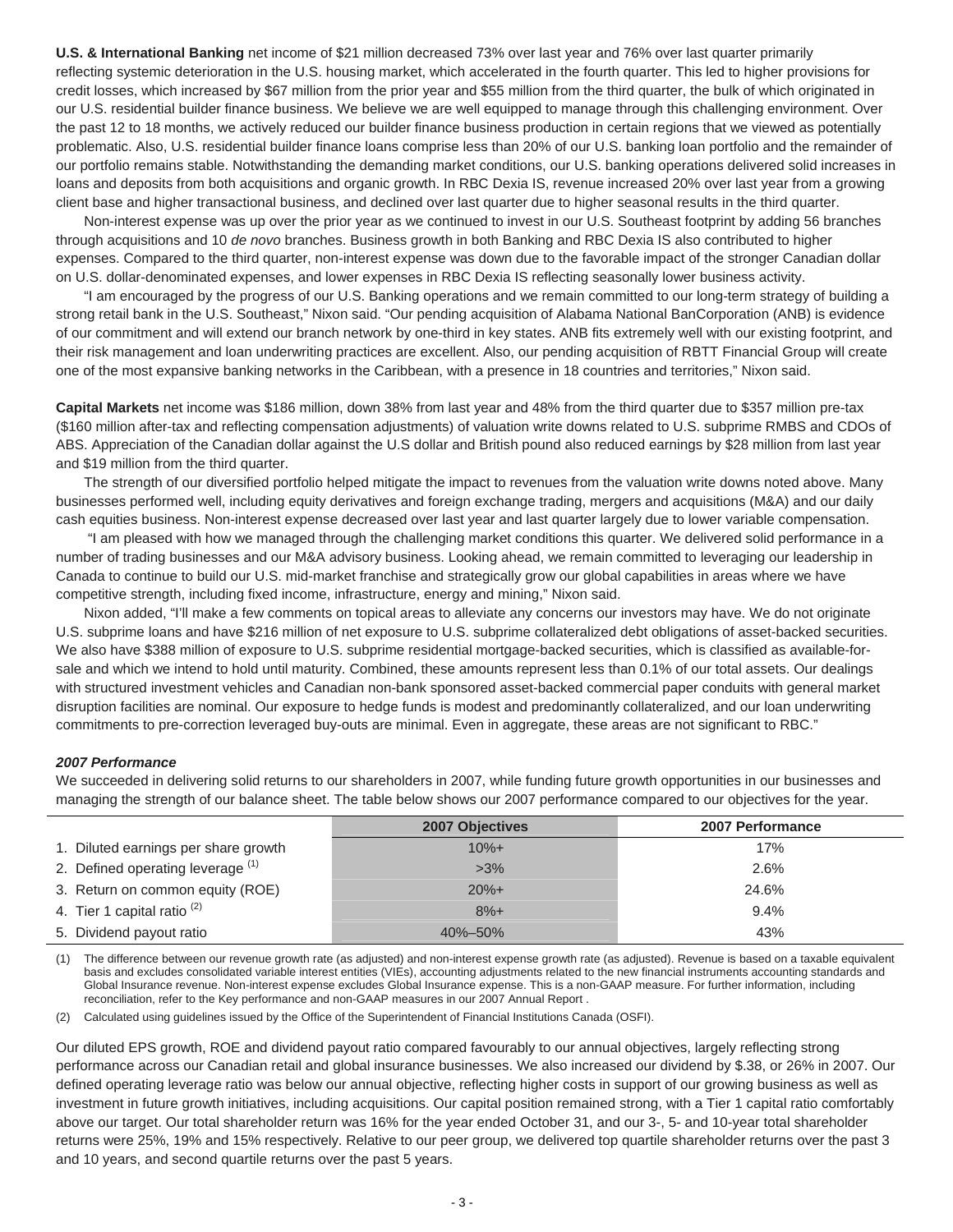## *2008 Outlook and Objectives*

The Canadian economy has grown year-to-date, with domestic demand being the key driver. Robust economic growth in the early part of the year weakened slightly in the latter part, primarily due to slowing U.S. demand and a tightening of credit conditions due to U.S. subprime mortgage market concerns. Based on these conditions combined with a strong Canadian dollar, we expect the pace of growth in 2008 to moderate. The U.S. economy grew strongly in the middle quarters of 2007, though weakness emerged late in the year primarily due to U.S. subprime mortgage market concerns. We expect the U.S. economy to continue to grow moderately in 2008. We anticipate that financial market volatility will persist into early 2008 as investors and lenders will remain cautious and risk averse amid a slowdown in the housing market. However, economic growth is expected to pick up in the latter part of the year. Growth in other global economies remains solid year-to-date. Central banks in the United Kingdom, Eurozone and Japan have put their tightening monetary policies on hold to avoid an economic slowdown, taking into account the financial market volatility triggered by U.S. subprime mortgage market concerns. Growth in other global economies is expected to ease moderately in 2008, with the highest growth projected for China and other emerging Asian economies.

|                                                            | Medium-term      |              | <b>2007 Performance</b> |
|------------------------------------------------------------|------------------|--------------|-------------------------|
|                                                            | <b>Objective</b> | 3-year TSR   | 5-year TSR              |
| Total shareholder return (in home currency) <sup>(1)</sup> | Top quartile     | Top quartile | Second quartile         |

(1) Calculated for period ended October 31, 2007, based on share price appreciation plus reinvested dividend income versus the TSR of seven Canadian financial institutions (Manulife Financial Corporation, Bank of Nova Scotia, Toronto-Dominion Bank, Bank of Montreal, Sun Life Financial Inc., Canadian Imperial Bank of Commerce and National Bank of Canada) and TSR (in U.S. dollars) of 13 U.S. financial institutions (Bank of America, JP Morgan Chase & Co., Wells Fargo & Company, Wachovia Corporation, US Bancorp, Sun Trust Banks, Inc., The Bank of New York Mellon, BB&T Corporation, Fifth Third Bancorp, National City Corporation, The PNC Financial Services Group, KeyCorp and Northern Trust Corporation).

|                                        | <b>2008 Objectives</b> |
|----------------------------------------|------------------------|
| 1. Diluted earnings per share growth   | $7\% - 10\%$           |
| 2. Defined operating leverage (1)      | $>3\%$                 |
| 3. Return on common equity (ROE)       | $20%+$                 |
| 4. Tier 1 capital ratio <sup>(2)</sup> | $8%+$                  |
| 5. Dividend payout ratio               | $40\% - 50\%$          |

(1) The difference between our revenue growth rate (as adjusted) and non-interest expense growth rate (as adjusted). Revenue is based on a taxable equivalent basis and excludes consolidated variable interest entities (VIEs), accounting adjustments related to the new financial instruments accounting standards and Global Insurance revenue. Non-interest expense excludes Global Insurance expense. This is a non-GAAP measure. For further information, including reconciliation, refer to the Key performance and non-GAAP measures in our 2007 Annual Report.

(2) Calculated using guidelines issued by the Office of the Superintendent of Financial Institutions Canada (OSFI) under the new Basel II framework, which changes the methodology for the determination of risk-adjusted assets and regulatory capital.

For 2008, our financial objectives have been established based on our three strategic goals and our economic and business outlooks as outlined in this section. Objectives for our defined operating leverage, ROE, Tier 1 capital ratio and dividend payout ratio remain unchanged, reflecting our continued commitment to strong revenue growth and cost containment, as well as sound and effective management of capital resources. Our 2008 diluted EPS growth objective is 7% to 10%. Our objectives factor in the effect of our pending acquisitions of ANB and RBTT, which will be funded partly through issuance of our common shares, as well as the related integration costs. The ANB acquisition is expected to close in early 2008 and the RBTT acquisition is expected to close in the middle of the year. We expect our provision for credit loss ratio to trend upward toward historical averages, in line with our view of the overall credit environment.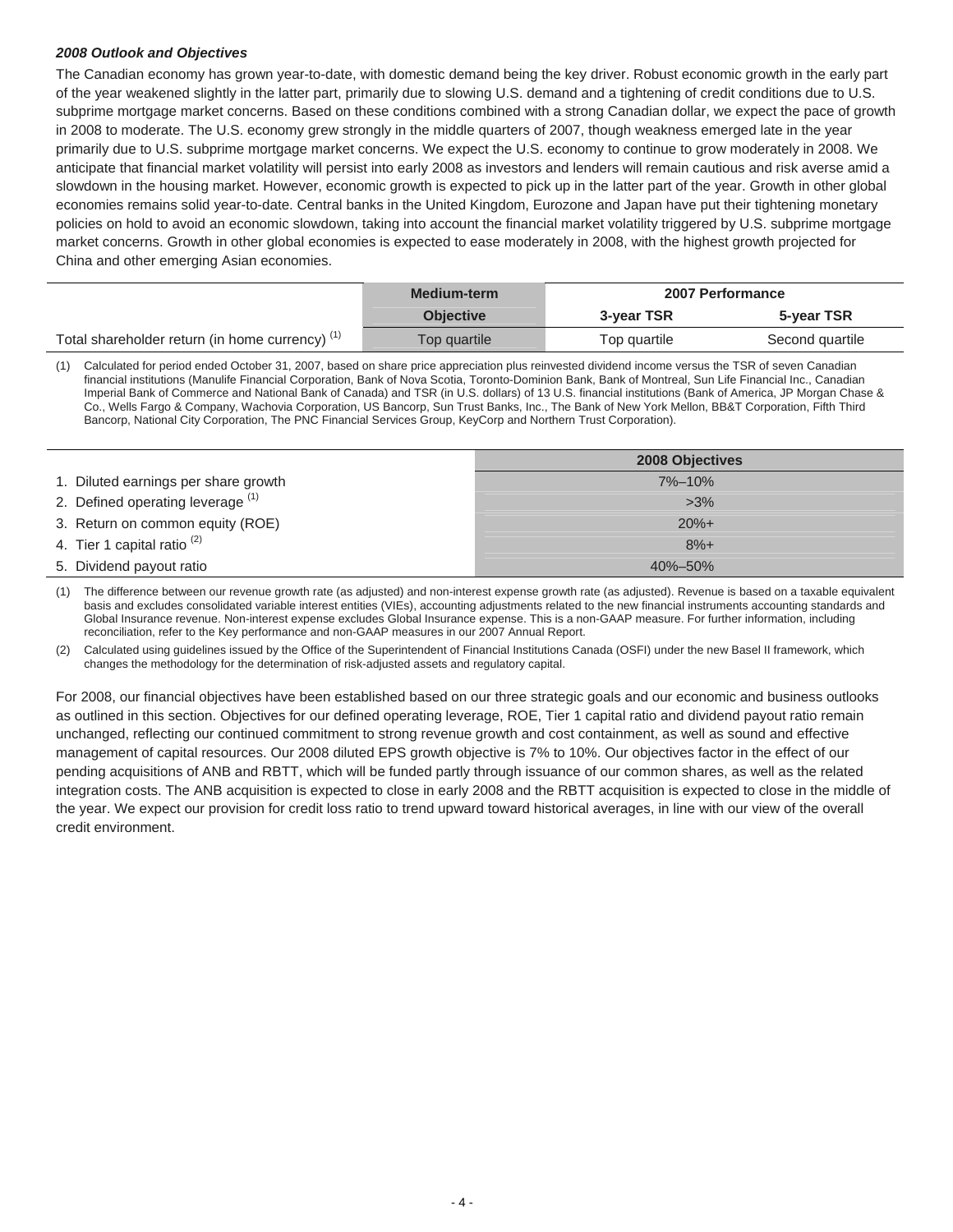## **CONSOLIDATED RESULTS**

## **SELECTED CONSOLIDATED FINANCIAL INFORMATION AND OTHER HIGHLIGHTS**

|                                                                             | For the three months ended |            |    |            |     |            | For the twelve months ended |            |      |            |
|-----------------------------------------------------------------------------|----------------------------|------------|----|------------|-----|------------|-----------------------------|------------|------|------------|
|                                                                             |                            | October 31 |    | July 31    |     | October 31 |                             | October 31 |      | October 31 |
| (C\$ millions, except per share, number of and percentage amounts)          |                            | 2007       |    | 2007       |     | 2006       |                             | 2007       |      | 2006       |
| Total revenue                                                               | \$                         | $5,615$ \$ |    | 5,480 \$   |     | 5,349      | \$                          | 22,462 \$  |      | 20,637     |
| Non-interest expense                                                        |                            | 3,093      |    | 3,165      |     | 2,955      |                             | 12,473     |      | 11,495     |
| Provision for credit losses                                                 |                            | 263        |    | 178        |     | 159        |                             | 791        |      | 429        |
| Insurance policyholder benefits, claims and acquisition expense             |                            | 637        |    | 343        |     | 611        |                             | 2,173      |      | 2,509      |
| Net income before income taxes and non-controlling interest in subsidiaries |                            | 1,622      |    | 1,794      |     | 1,624      |                             | 7,025      |      | 6,204      |
| Net loss from discontinued operations                                       |                            |            |    |            |     | (1)        |                             |            |      | (29)       |
| Net income                                                                  |                            | $1,324$ \$ |    | 1,395      | -\$ | 1,262      | <b>S</b>                    | 5,492 \$   |      | 4,728      |
| <b>Selected information</b>                                                 |                            |            |    |            |     |            |                             |            |      |            |
| Earnings per share (EPS) - basic                                            | \$                         | 1.02       | \$ | $1.07$ \$  |     | 0.97       | \$                          | 4.24       | - \$ | 3.65       |
| Earnings per share (EPS) - diluted                                          | \$                         | 1.01       | \$ | $1.06$ \$  |     | 0.96       | $\mathbf{s}$                | $4.19$ \$  |      | 3.59       |
| Return on common equity (ROE) (1)                                           |                            | 23.0%      |    | 24.4%      |     | 23.9%      |                             | 24.6%      |      | 23.5%      |
| Return on risk capital (RORC) (1)                                           |                            | 35.8%      |    | 36.9%      |     | 37.3%      |                             | 37.4%      |      | 36.7%      |
| Net interest margin (2)                                                     |                            | 1.21%      |    | 1.32%      |     | 1.31%      |                             | 1.30%      |      | 1.35%      |
| Capital ratios (3)                                                          |                            |            |    |            |     |            |                             |            |      |            |
| Tier 1 capital ratio                                                        |                            | 9.4%       |    | 9.3%       |     | 9.6%       |                             | 9.4%       |      | 9.6%       |
| Total capital ratio                                                         |                            | 11.5%      |    | 11.4%      |     | 11.9%      |                             | 11.5%      |      | 11.9%      |
| Selected balance sheet and other information                                |                            |            |    |            |     |            |                             |            |      |            |
| <b>Total assets</b>                                                         | \$                         | 600,346 \$ |    | 604,582 \$ |     | 536,780    | \$                          | 600,346 \$ |      | 536,780    |
| <b>Securities</b>                                                           |                            | 178,255    |    | 190,219    |     | 184,869    |                             | 178,255    |      | 184,869    |
| Retail loans                                                                |                            | 169,462    |    | 165.554    |     | 151,050    |                             | 169,462    |      | 151,050    |
| Wholesale loans                                                             |                            | 69.967     |    | 67,245     |     | 58,889     |                             | 69,967     |      | 58,889     |
| Deposits                                                                    |                            | 365,205    |    | 376,325    |     | 343,523    |                             | 365,205    |      | 343,523    |
| Risk-adjusted assets (3)                                                    |                            | 247,635    |    | 250,197    |     | 223,709    |                             | 247,635    |      | 223,709    |
| Assets under management                                                     |                            | 161,500    |    | 159,900    |     | 143,100    |                             | 161,500    |      | 143,100    |
| Assets under administration - RBC                                           |                            | 548,200    |    | 563,100    |     | 525,800    |                             | 548,200    |      | 525,800    |
| - RBC Dexia IS (4)                                                          |                            | 2,713,100  |    | 2,843,400  |     | 2,421,100  |                             | 2,713,100  |      | 2,421,100  |
| <b>Common share information</b>                                             |                            |            |    |            |     |            |                             |            |      |            |
| Shares outstanding (000s) - average basic                                   |                            | 1,273,005  |    | 1,272,913  |     | 1,274,697  |                             | 1,273,185  |      | 1,279,956  |
| - average diluted                                                           |                            | 1,287,442  |    | 1,288,227  |     | 1,293,864  |                             | 1,289,314  |      | 1,299,785  |
| - end of period                                                             |                            | 1,276,260  |    | 1,275,780  |     | 1,280,890  |                             | 1,276,260  |      | 1,280,890  |
| Dividends declared per share                                                | \$                         | $0.50$ \$  |    | $0.46$ \$  |     | 0.40       | \$                          | $1.82$ \$  |      | 1.44       |
| Dividend yield                                                              |                            | 3.7%       |    | 3.2%       |     | 3.3%       |                             | 3.3%       |      | 3.1%       |
| Common share price (RY on TSX) - close, end of period                       | S.                         | 56.04 \$   |    | 54.09 \$   |     | 49.80      | \$                          | 56.04 \$   |      | 49.80      |
| Market capitalization (TSX)                                                 |                            | 71,522     |    | 69,007     |     | 63,788     |                             | 71,522     |      | 63,788     |
| Period average USD equivalent of C\$1.00 (5)                                |                            | 1.001      |    | .937       |     | .897       |                             | .915       |      | .883       |
| Period-end USD equivalent of C\$1.00                                        |                            | 1.059      |    | .937       |     | .890       |                             | 1.059      |      | .890       |

(1) Average amounts are calculated using methods intended to approximate the average of the daily balances for the period. For further discussion on Average risk capital and Return on risk capital, refer to the Key performance and non-GAAP measures section.

(2) Net interest margin (NIM) is calculated as Net interest income, divided by Average assets. Average assets are calculated using methods intended to approximate the average of the daily balances for the period.

(3) Calculated in accordance with guidelines issued by the Office of the Superintendent of Financial Institutions Canada (OSFI).

 $\overline{(4)}$  AUA – RBC Dexia IS represents the total AUA of the joint venture as at September 30, 2007. We have updated the prior periods to reflect the amount

reported by RBC Dexia IS, as we had previously disclosed only the assets under custody amount related to our joint venture.

(5) Average amounts are calculated using month-end spot rates for the period.

**Impact of U.S. vs. Canadian dollar:** Fluctuations in the U.S. dollar/Canadian dollar exchange rate affect the translated value of our U.S. dollar-denominated consolidated results. The table below shows the impact of translating the current three- and twelve-month periods' U.S. dollar-denominated results at the current exchange rate compared to the corresponding historical periods' exchange rates. We believe this enables readers to better assess our financial performance, particularly given the magnitude of the exchange rate change over the comparable periods. On average, the Canadian dollar appreciated against the U.S. dollar by 12% compared to the fourth quarter of 2006, 7% compared to the third quarter of 2007, and 4% from 2006.

|                                                             |    | Q4 2007 vs. |     |      |         |          |  |               |  |
|-------------------------------------------------------------|----|-------------|-----|------|---------|----------|--|---------------|--|
| (C\$ millions, except per share amounts)                    |    | Q3 2007     |     |      | Q4 2006 |          |  | 2007 vs. 2006 |  |
|                                                             |    |             |     |      |         |          |  |               |  |
| Reduced total revenue                                       | \$ | 107         |     | 181  |         | 230<br>S |  |               |  |
| Reduced non-interest expense                                |    | 61          |     | 102  |         | 139      |  |               |  |
| Reduced net income                                          |    | 29          |     | 48   |         | 47       |  |               |  |
| Reduced basic EPS                                           |    | 0.02        |     | 0.04 |         | 0.04     |  |               |  |
| Reduced diluted EPS                                         |    | 0.02        | - 5 | 0.04 |         | 0.04     |  |               |  |
| Percentage change in average US\$ equivalent of C\$1.00 (1) |    | 7%          |     | 12%  |         | 4%       |  |               |  |

(1) Average amounts are calculated using month-end spot rates for the period.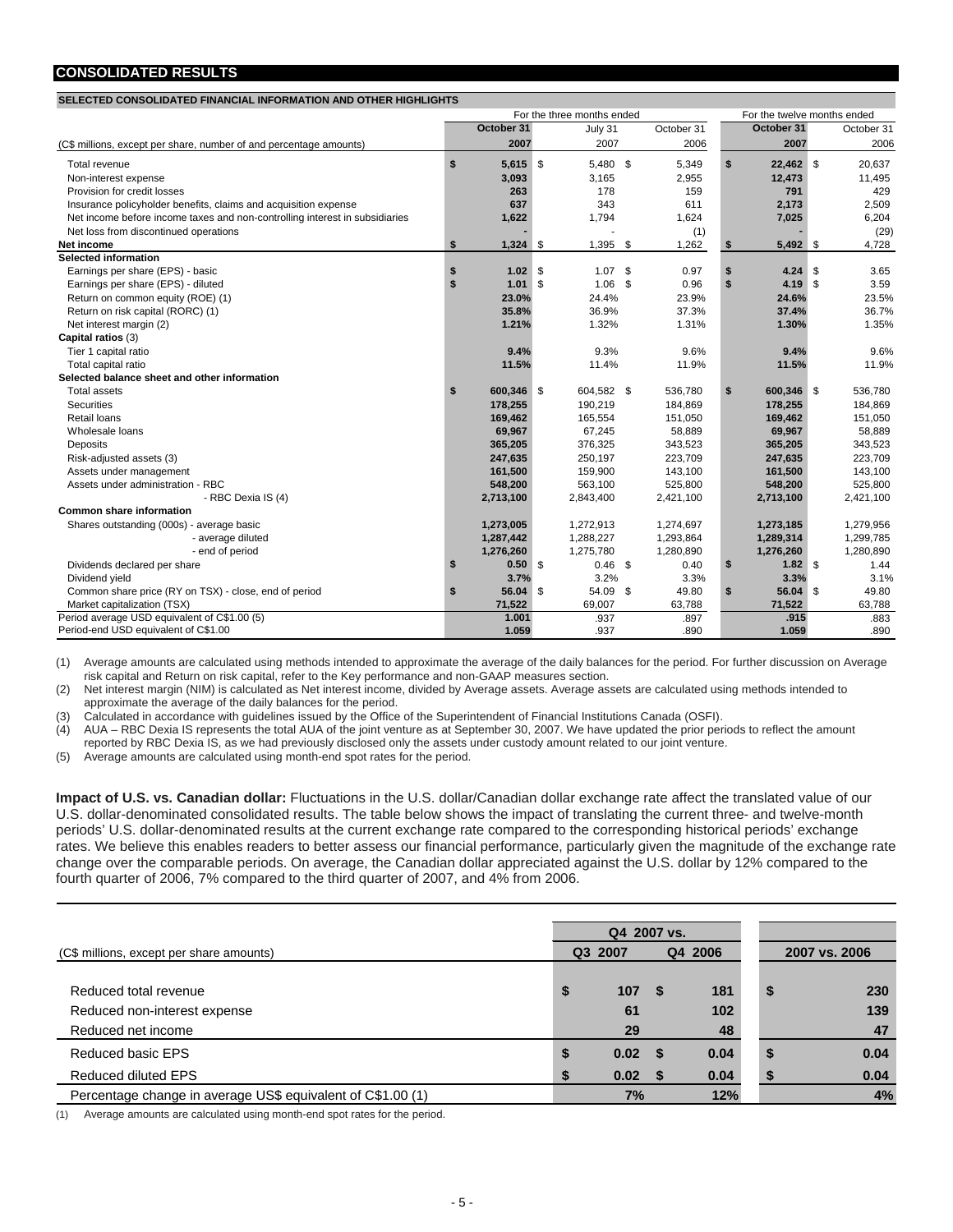## **BUSINESS SEGMENT RESULTS**

#### **CANADIAN BANKING**

|                                                                         | For the three months ended |             |                    |  |  |
|-------------------------------------------------------------------------|----------------------------|-------------|--------------------|--|--|
|                                                                         | October 31                 | July 31     | October 31         |  |  |
| (C\$ millions, except percentage amounts)                               | 2007                       | 2007        | 2006               |  |  |
| Net interest income                                                     | 1,642<br>\$                | \$<br>1.605 | \$<br>1,530        |  |  |
| Non-interest income                                                     | 1,811                      | 1,302       | 1,518              |  |  |
| <b>Total revenue</b>                                                    | 3,453<br>\$                | 2,907<br>\$ | \$<br>3,048        |  |  |
| Non-interest expense                                                    | \$<br>1,359                | 1,356<br>\$ | 1,286<br>\$        |  |  |
| Provision for credit losses                                             | 212                        | 190         | 173                |  |  |
| Insurance policyholder benefits, claims and acquisition expense (PBCAE) | 637                        | 343         | 611                |  |  |
| Net income before income taxes and                                      |                            |             |                    |  |  |
| non-controlling interest in subsidiaries                                | 1,245<br>\$                | 1,018<br>\$ | \$<br>978          |  |  |
| Net income                                                              | \$<br>899                  | 699<br>-\$  | \$<br>675          |  |  |
| Revenue by business line                                                |                            |             |                    |  |  |
| <b>Personal Financial Services</b>                                      | \$<br>1,299                | 1,284<br>\$ | \$<br>1,201        |  |  |
| <b>Business Financial Services</b>                                      | 609                        | 585         | 559                |  |  |
| <b>Cards and Payment Solutions</b>                                      | 658                        | 448         | 425                |  |  |
| Global Insurance                                                        | 887                        | 590         | 863                |  |  |
|                                                                         |                            |             |                    |  |  |
| Selected other information                                              |                            |             |                    |  |  |
| Return on equity (2)                                                    | 40.6%                      | 31.6%       | 32.6%              |  |  |
| Net interest margin (3)                                                 | 3.10%                      | 3.15%       | 3.24%              |  |  |
| Operating leverage (Banking-related operations) (4)                     | 10.6%                      | (0.9)%      | 4.2%               |  |  |
| <b>Banking-related operations (1)</b><br>Total revenue                  |                            | 2,317       |                    |  |  |
| Provision for credit losses                                             | \$<br>2,566<br>212         | -\$<br>190  | \$<br>2,185<br>173 |  |  |
|                                                                         |                            | 1.219       |                    |  |  |
| Non-interest expense<br>Net income                                      | 1,222<br>797               | 596         | 1,144<br>569       |  |  |
|                                                                         |                            |             |                    |  |  |
| <b>Global Insurance</b>                                                 |                            |             |                    |  |  |
| Total revenue                                                           | \$<br>887                  | \$<br>590   | \$<br>863          |  |  |
| Insurance policyholder benefits, claims and acquisition expense (PBCAE) | 637                        | 343         | 611                |  |  |
| Non-interest expense                                                    | 137                        | 137         | 142                |  |  |
| Net income                                                              | 102                        | 103         | 106                |  |  |

(1) The banking-related operations of Canadian Banking comprise Personal Financial Services, Business Financial Services, and Cards and Payment Solutions.<br>(2) Segment Return on equity is a key performance measures and is c Segment Return on equity is a key performance measures and is calculated using methods intended to approximate the average of the daily balances for the period. For further discussion, refer to the Key performance and non-GAAP measures section.

(3) Net interest margin (NIM) is calculated as Net interest income divided by Average earning assets. Average earning assets are calculated using methods intended to approximate the average earning asset balances for the period.

(4) Defined as the difference between revenue growth rate and non-interest expense growth rate for Banking-related operations.

#### **WEALTH MANAGEMENT**

|                                              | For the three months ended |                            |                |  |  |  |  |
|----------------------------------------------|----------------------------|----------------------------|----------------|--|--|--|--|
|                                              | October 31                 | July 31                    | October 31     |  |  |  |  |
| (C\$ millions, except percentage amounts)    | 2007                       | 2007                       | 2006           |  |  |  |  |
| Net interest income                          | \$<br>109 \$               | 106 \$                     | 101            |  |  |  |  |
| Non-interest income                          |                            |                            |                |  |  |  |  |
| Fee-based revenue                            | 538                        | 545                        | 462            |  |  |  |  |
| Transactional and other revenue              | 339                        | 355                        | 340            |  |  |  |  |
| <b>Total revenue</b>                         | \$<br>986                  | 1,006<br>-S                | 903<br>S       |  |  |  |  |
| Non-interest expense                         | \$<br>731                  | 747<br>-\$                 | 671<br>-S      |  |  |  |  |
| Provision for credit losses                  |                            |                            |                |  |  |  |  |
| Net income before income taxes and           |                            |                            |                |  |  |  |  |
| non-controlling interest in subsidiaries     | \$<br>254                  | 259<br>-\$                 | 231<br>- \$    |  |  |  |  |
| Net income                                   | \$<br>180 \$               | 177                        | 164<br>\$      |  |  |  |  |
| Revenue by business line                     |                            |                            |                |  |  |  |  |
| Canadian Wealth Management                   | \$<br>369 \$               | 369 \$                     | 334            |  |  |  |  |
| U.S. & International Wealth Management       | 479                        | 493                        | 448            |  |  |  |  |
| Global Asset Management                      | 138                        | 144                        | 121            |  |  |  |  |
| Selected other information                   |                            |                            |                |  |  |  |  |
| Return on equity (1)                         | 31.7%                      | 29.4%                      | 28.7%          |  |  |  |  |
| Assets under administration                  | \$<br>488,500 \$           | 505,100 \$                 | 476,500        |  |  |  |  |
| Assets under management                      | 161,200                    | 159.600                    | 142,800        |  |  |  |  |
|                                              |                            | For the three months ended |                |  |  |  |  |
|                                              |                            | Q4 2007 vs.                | Q4 2007 vs.    |  |  |  |  |
| Impact of US\$ translation on selected items |                            | Q3 2007                    | Q4 2006        |  |  |  |  |
| Reduced total revenue                        |                            | 28                         | 47             |  |  |  |  |
| Reduced non-interest expense                 |                            | 22                         | 37             |  |  |  |  |
| Reduced net income                           |                            | 4                          | $\overline{7}$ |  |  |  |  |

(1) Segment Return on equity is a key performance measures and is calculated using methods intended to approximate the average of the daily balances for the period. For further discussion, refer to the Key performance and non-GAAP measures section.

Percentage change in average US\$ equivalent of C\$1.00 (2) 7% 12%

(2) Average amounts are calculated using month-end spot rates for the period.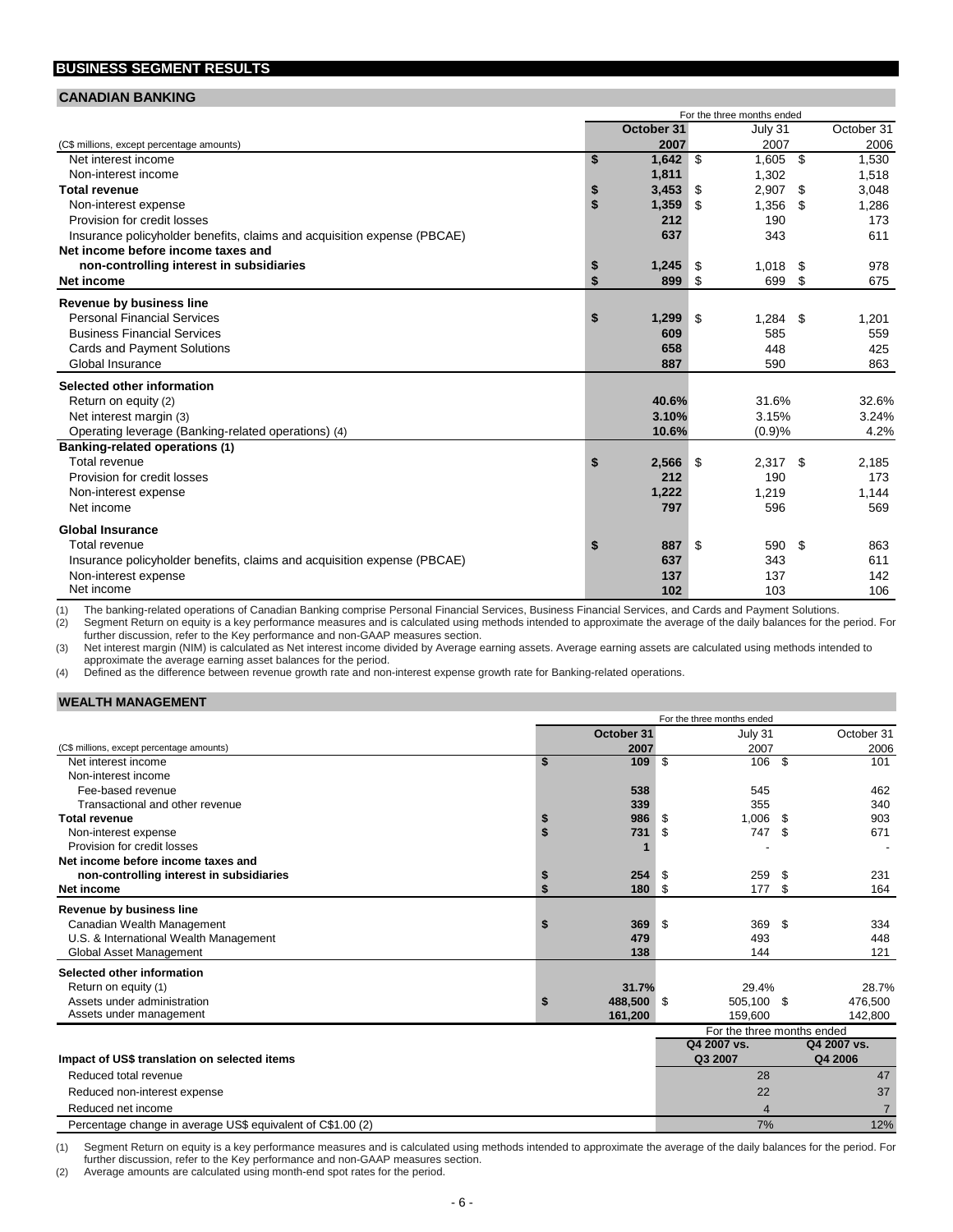#### **U.S. & INTERNATIONAL BANKING**

|                                                             |                            | For the three months ended |                  |     |                |  |
|-------------------------------------------------------------|----------------------------|----------------------------|------------------|-----|----------------|--|
|                                                             | October 31                 |                            | July 31          |     | October 31     |  |
| (C\$ millions, except percentage amounts)                   | 2007                       |                            | 2007             |     | 2006           |  |
| Net interest income                                         | \$<br>239                  | \$                         | 263              | \$  | 238            |  |
| Non-interest income                                         | 216                        |                            | 259              |     | 191            |  |
| <b>Total revenue</b>                                        | \$<br>455                  | - \$                       | 522              | \$  | 429            |  |
| Non-interest expense                                        | \$<br>363                  | S                          | 389              | \$  | 312            |  |
| Provision for credit losses                                 | 72                         |                            | 17               |     | 5              |  |
| Net income before income taxes and                          |                            |                            |                  |     |                |  |
| non-controlling interest in subsidiaries                    | \$<br>20                   | \$                         | 116              | -\$ | 112            |  |
| Net income                                                  | \$<br>21                   | - \$                       | 87               | S   | 79             |  |
| <b>Revenue by business line</b>                             |                            |                            |                  |     |                |  |
| Banking                                                     | \$<br>269                  | \$                         | 302 <sup>5</sup> |     | 274            |  |
| RBC Dexia Investor Services (1)                             | 186                        |                            | 220              |     | 155            |  |
| Selected other information                                  |                            |                            |                  |     |                |  |
| Return on equity (2)                                        | 2.2%                       |                            | 9.0%             |     | 11.9%          |  |
| Assets under administration - RBC Dexia IS (3)              | 2,713,100                  |                            | 2,843,400        |     | 2,421,100      |  |
|                                                             | For the three months ended |                            |                  |     |                |  |
|                                                             |                            |                            | Q4 2007 vs.      |     | Q4 2007 vs.    |  |
| Impact of US\$ and Euro translation on selected items       |                            |                            | Q3 2007          |     | Q4 2006        |  |
| Reduced total revenue                                       |                            |                            | 20               |     | 29             |  |
| Reduced non-interest expense                                |                            |                            | 16               |     | 23             |  |
| Increased net income                                        |                            |                            |                  |     | $\overline{2}$ |  |
| Percentage change in average US\$ equivalent of C\$1.00 (4) |                            |                            | 7%               |     | 12%            |  |
| Percentage change in average Euro equivalent of C\$1.00 (4) |                            |                            | 3%               |     | 1%             |  |

(1) As RBC Dexia IS reports on a calendar quarter, there is a one-month lag in the reporting of its earnings. Segment Return on equity is a key performance measures and is calculated using methods intended to approximate the average of the daily balances for the period. For further discussion, refer to the Key performance and non-GAAP measures section.

(3) AUA – RBC Dexia IS represents the total AUA of the joint venture as at September 30, 2007. We have updated the prior periods to reflect the amount reported by RBC Dexia IS, as we had previously disclosed only the assets under custody amount related to our joint venture.

(4) Average amounts are calculated using month-end spot rates for the period.

| <b>CAPITAL MARKETS</b> |
|------------------------|
|------------------------|

|                                                          | For the three months ended |            |      |                            |      |             |
|----------------------------------------------------------|----------------------------|------------|------|----------------------------|------|-------------|
|                                                          |                            | October 31 |      | July 31                    |      | October 31  |
| (C\$ millions, except percentage amounts)                |                            | 2007       |      | 2007                       |      | 2006        |
|                                                          |                            |            |      |                            |      |             |
| Net interest income (1)<br>Non-interest income           |                            | 53         | -\$  | 175                        | - \$ | (7)         |
|                                                          |                            | 766        |      | 983                        |      | 1,015       |
| Total revenue (1)                                        |                            | 819        | - \$ | 1,158                      | - \$ | 1,008       |
| Non-interest expense                                     |                            | 584        | - \$ | 693 \$                     |      | 644         |
| Provision for (recovery of) credit losses                |                            | (2)        |      | (7)                        |      |             |
| Net income before income taxes and non-controlling       |                            |            |      |                            |      |             |
| interest in subsidiaries (1)                             |                            | 237        | - \$ | 472                        | -S   | 365         |
| Net income                                               |                            | $186$ \$   |      | 360 \$                     |      | 300         |
| Revenue by business line                                 |                            |            |      |                            |      |             |
| <b>Global Markets</b>                                    |                            | 347        | -\$  | 622 \$                     |      | 607         |
| Global Investment Banking and Equity Markets             |                            | 402        |      | 456                        |      | 353         |
| Other                                                    |                            | 70         |      | 80                         |      | 48          |
| Selected other information                               |                            |            |      |                            |      |             |
| Return on equity (2)                                     |                            | 15.4%      |      | 29.3%                      |      | 27.9%       |
|                                                          |                            |            |      | For the three months ended |      |             |
|                                                          |                            |            |      | Q4 2007 vs.                |      | Q4 2007 vs. |
| Impact of US\$ and GBP translation on selected items (1) |                            |            |      | Q3 2007                    |      | Q4 2006     |
| Reduced total revenue (1)                                |                            |            |      | 58                         |      | 84          |
| Reduced non-interest expense                             |                            |            |      | 24                         |      | 34          |

| Reduced net income                                                   |    | 28  |
|----------------------------------------------------------------------|----|-----|
| Percentage change in average US\$ equivalent of C\$1.00 (3)          | 7% | 12% |
| Percentage change in average British pound equivalent of C\$1.00 (3) | 5% | 4%  |
|                                                                      |    |     |

(1) Taxable equivalent basis.<br>(2) Segment Return on equity

Segment Return on equity is a key performance measures and is calculated using methods intended to approximate the average of the daily balances for the period.. For further discussion, refer to the Key performance and non-GAAP measures section.

(3) Average amounts are calculated using month-end spot rates for the period.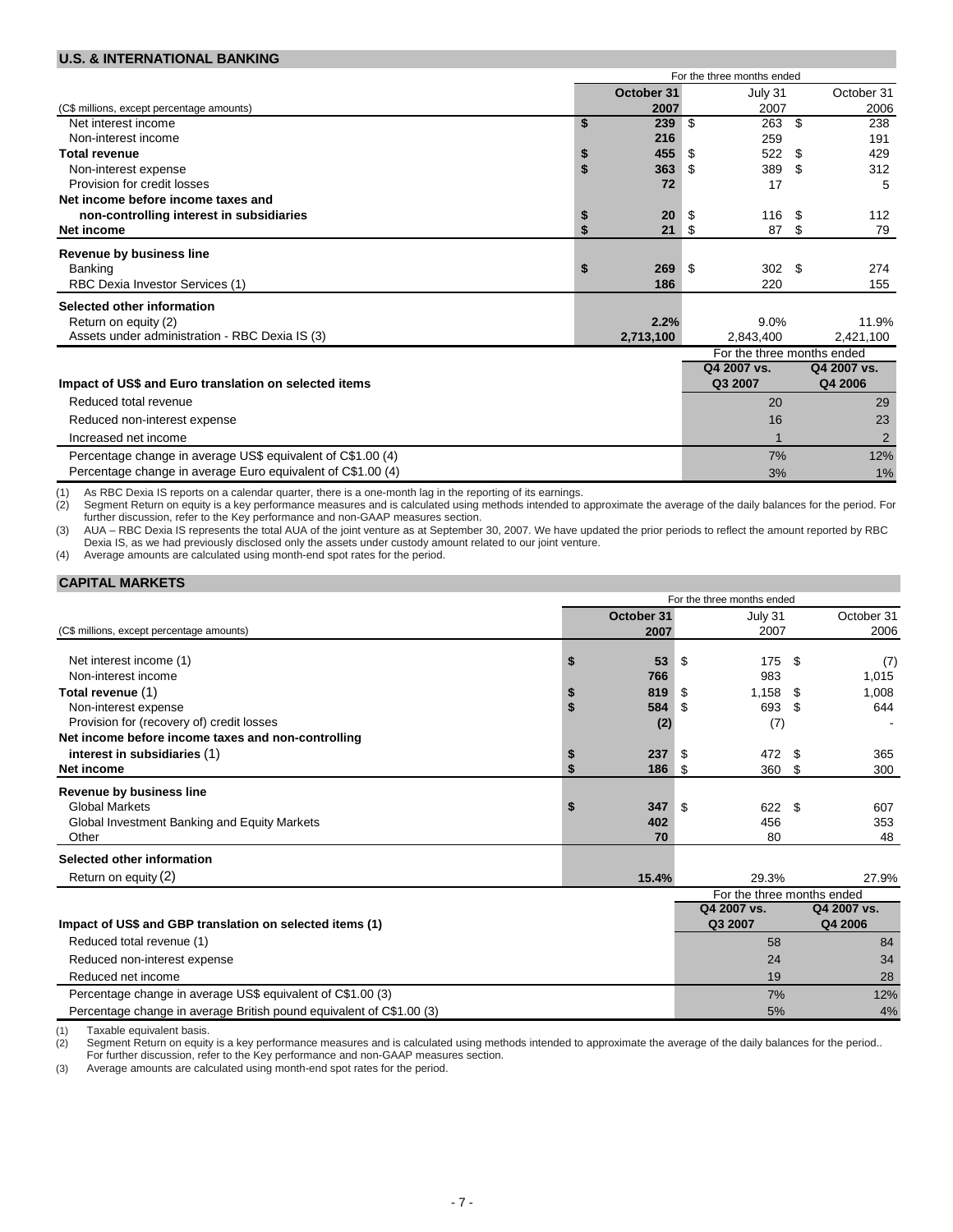|                                                                               | For the three months ended |            |            |  |            |  |
|-------------------------------------------------------------------------------|----------------------------|------------|------------|--|------------|--|
|                                                                               |                            | October 31 | July 31    |  | October 31 |  |
| (C\$ millions)                                                                |                            | 2007       | 2007       |  | 2006       |  |
| Net interest income (1)                                                       |                            | $(215)$ \$ | $(184)$ \$ |  | (131)      |  |
| Non-interest income                                                           |                            | 117        | 71         |  | 92         |  |
| Total revenue (1)                                                             | \$                         | $(98)$ \$  | $(113)$ \$ |  | (39)       |  |
| Non-interest expense                                                          |                            | 56         | (20)       |  | 42         |  |
| Recovery of credit losses                                                     |                            | (20)       | (22)       |  | (19)       |  |
| Net loss before income taxes and non-controlling interest in subsidiaries (1) |                            | $(134)$ \$ | $(71)$ \$  |  | (62)       |  |
| Net income                                                                    |                            | 38         | 72 \$      |  | 45         |  |

(1) Taxable equivalent basis. These amounts included the elimination of adjustments in Capital Markets related to the gross up of certain tax-advantaged income (Canadian taxable corporate dividends). The amount for the three months ended October 31, 2007, was \$117 million (July 31, 2007 – \$ 79 million; October 31, 2006 – \$50 million).

*Q4 2007:* Net income of \$38 million in the quarter mainly related to enterprise funding activities that were not allocated to the business segments and was partially offset by higher capital taxes which were also not allocated to the business segments.

*Q3 2007:* Net income of \$72 million primarily reflected income tax amounts largely related to enterprise funding activities that were not allocated to the business segments, and a favourable tax settlement related to prior years. These factors were partially offset by losses related to securitization activity in the quarter.

*Q4 2006:* Net income of \$45 million in the quarter mainly related to income tax amounts which were largely related to enterprise funding activities not allocated to the business segments and mark-to-market gains on derivatives related to certain economic hedges. These factors were partially offset by an amount accrued related to a leased space which we will not occupy and expect to sub-lease at a rate lower than our contracted rate.

#### **Key performance and non-GAAP measures**

**CORPORATE SUPPORT**

**Key performance measures – Return on Equity (ROE) and Return on Risk Capital (RORC):** We measure and evaluate the performance of consolidated results and each business segment using a number of financial metrics such as net income, ROE and RORC. We use our ROE and RORC as a measure of return on total capital invested in our businesses. RORC does not have standardized meaning under GAAP and may not be comparable to similar measures used by other financial institutions. See our 2007 Annual Report for further information. The following table provides a summary of the ROE and RORC calculations.

|                                                    | For the three months ended |                 |      |                |  |                |      | For the three months ended |                          |   |              |    |             |  |           |
|----------------------------------------------------|----------------------------|-----------------|------|----------------|--|----------------|------|----------------------------|--------------------------|---|--------------|----|-------------|--|-----------|
|                                                    |                            | October 31      |      |                |  |                |      |                            | July 31                  |   | October 31   |    |             |  |           |
|                                                    |                            |                 |      |                |  | $U.S.$ &       | 2007 |                            |                          |   |              |    | 2007        |  | 2006      |
|                                                    |                            | <b>Canadian</b> |      | Wealth         |  | International  |      | Capital                    | Corporate                |   |              |    |             |  |           |
| (C\$ millions, except percentage amounts) (1), (2) |                            | <b>Banking</b>  |      | Management     |  | <b>Banknig</b> |      | <b>Markets</b>             | <b>Support</b>           |   | <b>Total</b> |    | Total       |  | Total (2) |
| Net income available to common shareholders        |                            | 890             | - 55 | 178S           |  | 17S            |      | 181S                       | 34                       |   | 1,300        |    | .369        |  | 1,236     |
| Average risk capital (2)                           |                            | 6,650           | - 5  | $1,150$ \$     |  | $1,900$ \$     |      | $3,750$ \$                 | 950                      | ъ | 14,400       | \$ | 14,700 \$   |  | 13,150    |
| add: Unattributed capital                          |                            | -               |      | $\blacksquare$ |  | $\blacksquare$ |      | $\overline{\phantom{a}}$   | 2.600                    |   | 2.600        |    | 1,800       |  | 2,650     |
| add: Goodwill and intangible capital               |                            | 2.050           |      | 1,100          |  | 1,400          |      | 900                        | $\overline{\phantom{a}}$ |   | 5.450        |    | 5,750       |  | 4,700     |
| Average equity                                     |                            | 8.700 \$        |      | $2.250$ \$     |  | 3.300 S        |      | 4.650 S                    | $3.550$ \$               |   | 22.450       |    | $22,250$ \$ |  | 20,500    |
| Return on equity (ROE) (3)                         |                            | 40.6%           |      | 31.7%          |  | 2.2%           |      | 15.4%                      | 3.7%                     |   | 23.0%        |    | 24.4%       |  | 23.9%     |
| Return on risk capital (RORC) (4)                  |                            | 52.9%           |      | 62.4%          |  | 3.8%           |      | 19.3%                      | n.m.                     |   | 35.8%        |    | 36.9%       |  | 37.3%     |

(1) Represent rounded figures. These amounts are calculated using methods intended to approximate the average of the daily balances for the period. The ROE and RORC measures are based on actual balances before rounding.

(2) Average risk capital includes Credit, Market (trading and non-trading), Insurance, Operational, Business and fixed asset risk capital. For further details, refer to the Capital management section in our 2007 Annual Report.

(3) Our quarterly consolidated ROE calculation is based on annualized quarterly net income available to common shareholders divided by total average common equity for the period. Our quarterly segment ROE calculations are based on annualized quarterly net income available to common shareholders divided by capital attributed to the segment for the period.

(4) Our quarterly RORC calculations are based on annualized quarterly net income available to common shareholders divided by attributed (average) risk capital. n.m. not meaningful

**Non-GAAP measures:** We use certain non-GAAP financial measures that are not defined and do not have standardized meaning under GAAP. Hence these reported amounts and related ratios are not necessarily comparable with similar measures reported by other financial institutions. In the fourth quarter of 2007, the Visa Inc. restructuring gain and the adjustment to the credit card customer loyalty reward liability impacted our results, and the following table provides a reconciliation of net income for Canadian Banking and Bankingrelated results excluding these items. Management believes identifying and adjusting for these items helps readers understand our financial performance in the fourth quarter of 2007 and provides for a more meaningful measure for comparison to other periods. **Canadian Banking, Banking-related results excluding the impacts of certain items**

| For the three months ended<br><b>October 31, 2007</b> |             |                            |  |  |
|-------------------------------------------------------|-------------|----------------------------|--|--|
| <b>Canadian</b><br><b>Banking</b>                     |             | <b>Banking-</b><br>related |  |  |
| \$                                                    |             | 797                        |  |  |
| 269                                                   |             | 269                        |  |  |
|                                                       |             | (79)<br>607                |  |  |
| \$                                                    | (79)<br>709 | 899 \$                     |  |  |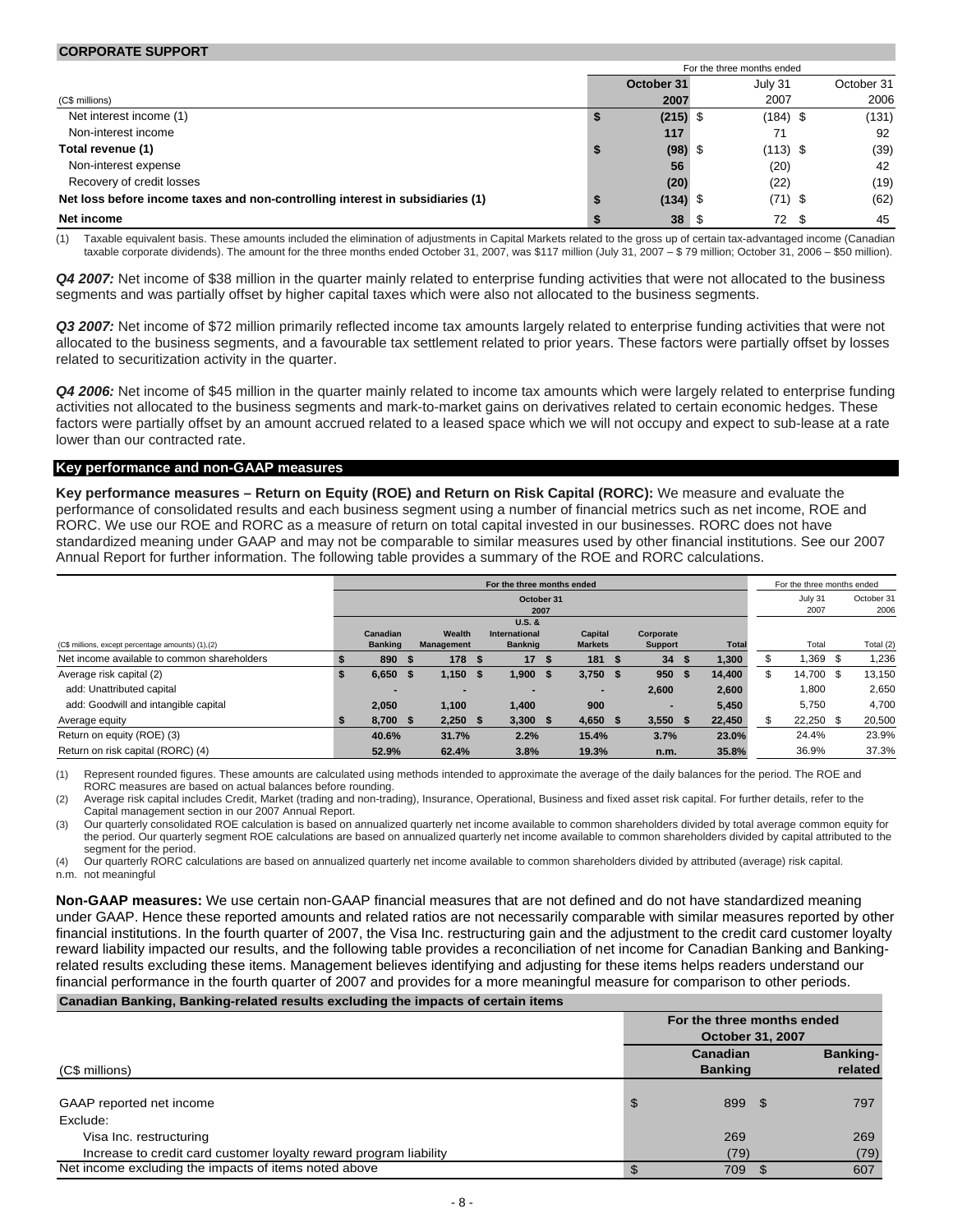| <b>CONSOLIDATED BALANCE SHEETS</b>                                                                     |                          |                         |                         |
|--------------------------------------------------------------------------------------------------------|--------------------------|-------------------------|-------------------------|
| (C\$ millions)                                                                                         | October 31<br>2007 (1)   | July 31<br>2007(2)      | October 31<br>2006(1)   |
| <b>Assets</b>                                                                                          |                          |                         |                         |
| Cash and due from banks                                                                                | $4,226$ \$<br>\$         | $5,091$ \$              | 4,401                   |
| Interest-bearing deposits with banks                                                                   | 11,881                   | 10,159                  | 10,502                  |
| <b>Securities</b>                                                                                      |                          |                         |                         |
| Trading<br>Available-for-sale                                                                          | 148,246                  | 163,907                 | 147,237                 |
| Investments                                                                                            | 30,009                   | 26,312                  | 37,632                  |
|                                                                                                        | 178,255                  | 190,219                 | 184,869                 |
| Assets purchased under reverse repurchase agreements and securities borrowed                           | 64,313                   | 77,183                  | 59,378                  |
| Loans                                                                                                  |                          |                         |                         |
| Retail                                                                                                 | 169,462                  | 165,554                 | 151,050                 |
| Wholesale                                                                                              | 69,967<br>239,429        | 67,245<br>232,799       | 58,889<br>209,939       |
| Allowance for loan losses                                                                              | (1, 493)                 | (1, 449)                | (1,409)                 |
|                                                                                                        | 237,936                  | 231,350                 | 208,530                 |
| Other                                                                                                  |                          |                         |                         |
| Customers' liability under acceptances                                                                 | 11,786                   | 10,463                  | 9,108                   |
| Derivatives                                                                                            | 66,585                   | 54,279                  | 37,729                  |
| Premises and equipment, net<br>Goodwill                                                                | 2,131<br>4,752           | 2,055<br>5,055          | 1,818<br>4,304          |
| Other intangibles                                                                                      | 628                      | 702                     | 642                     |
| Assets of operations held for sale                                                                     |                          |                         | 82                      |
| Other assets                                                                                           | 17,853                   | 18,026                  | 15,417                  |
|                                                                                                        | 103,735<br>600,346<br>\$ | 90,580<br>\$<br>604,582 | 69,100<br>\$<br>536,780 |
|                                                                                                        |                          |                         |                         |
| Liabilities and shareholders' equity                                                                   |                          |                         |                         |
| <b>Deposits</b>                                                                                        |                          |                         |                         |
| Personal                                                                                               | \$<br>116,557 \$         | 119,405 \$              | 114,040                 |
| Business and government                                                                                | 219,886                  | 214,036                 | 189,140                 |
| Bank                                                                                                   | 28,762<br>365,205        | 42,884<br>376,325       | 40,343<br>343,523       |
|                                                                                                        |                          |                         |                         |
| Other<br>Acceptances                                                                                   | 11,786                   | 10,463                  | 9,108                   |
| Obligations related to securities sold short                                                           | 44,689                   | 51,157                  | 38,252                  |
| Obligations related to assets sold under repurchase agreements and securities loaned                   | 37,033                   | 39,842                  | 41,103                  |
| Derivatives                                                                                            | 72,010                   | 58,128                  | 42.094                  |
| Insurance claims and policy benefit liabilities                                                        | 7,283                    | 7,534                   | 7,337                   |
| Liabilities of operations held for sale<br>Other liabilities                                           | 28,483                   | 27,142                  | 32<br>22,649            |
|                                                                                                        | 201,284                  | 194,266                 | 160,575                 |
| <b>Subordinated debentures</b>                                                                         | 6,235                    | 6,204                   | 7,103                   |
| <b>Trust capital securities</b>                                                                        | 1,400                    | 1,382                   | 1,383                   |
| <b>Preferred share liabilities</b>                                                                     | 300                      | 298                     | 298                     |
| Non-controlling interest in subsidiaries                                                               | 1,483                    | 1,560                   | 1,775                   |
| Shareholders' equity                                                                                   |                          |                         |                         |
| Preferred shares                                                                                       | 2,050                    | 2,050                   | 1,050                   |
| Common shares (shares issued - 1,276,260,033; 1,275,779,949; and 1,280,889,745)<br>Contributed surplus | 7,300<br>235             | 7,283<br>235            | 7,196<br>292            |
| Treasury shares - preferred (shares held -248,800; 121,600; and 93,700)                                | (6)                      | (3)                     | (2)                     |
| - COMMON (shares held - 2,444,320; 2,743,937; and 5,486,072)                                           | (101)                    | (116)                   | (180)                   |
| Retained earnings                                                                                      | 18,167                   | 17,517                  | 15,771                  |
| Accumulated other comprehensive income (loss)                                                          | (3,206)<br>24,439        | (2, 419)<br>24,547      | (2,004)<br>22,123       |
|                                                                                                        | 600,346 \$<br>\$         | 604,582 \$              | 536,780                 |

(1) Derived from audited financial statements

(2) Unaudited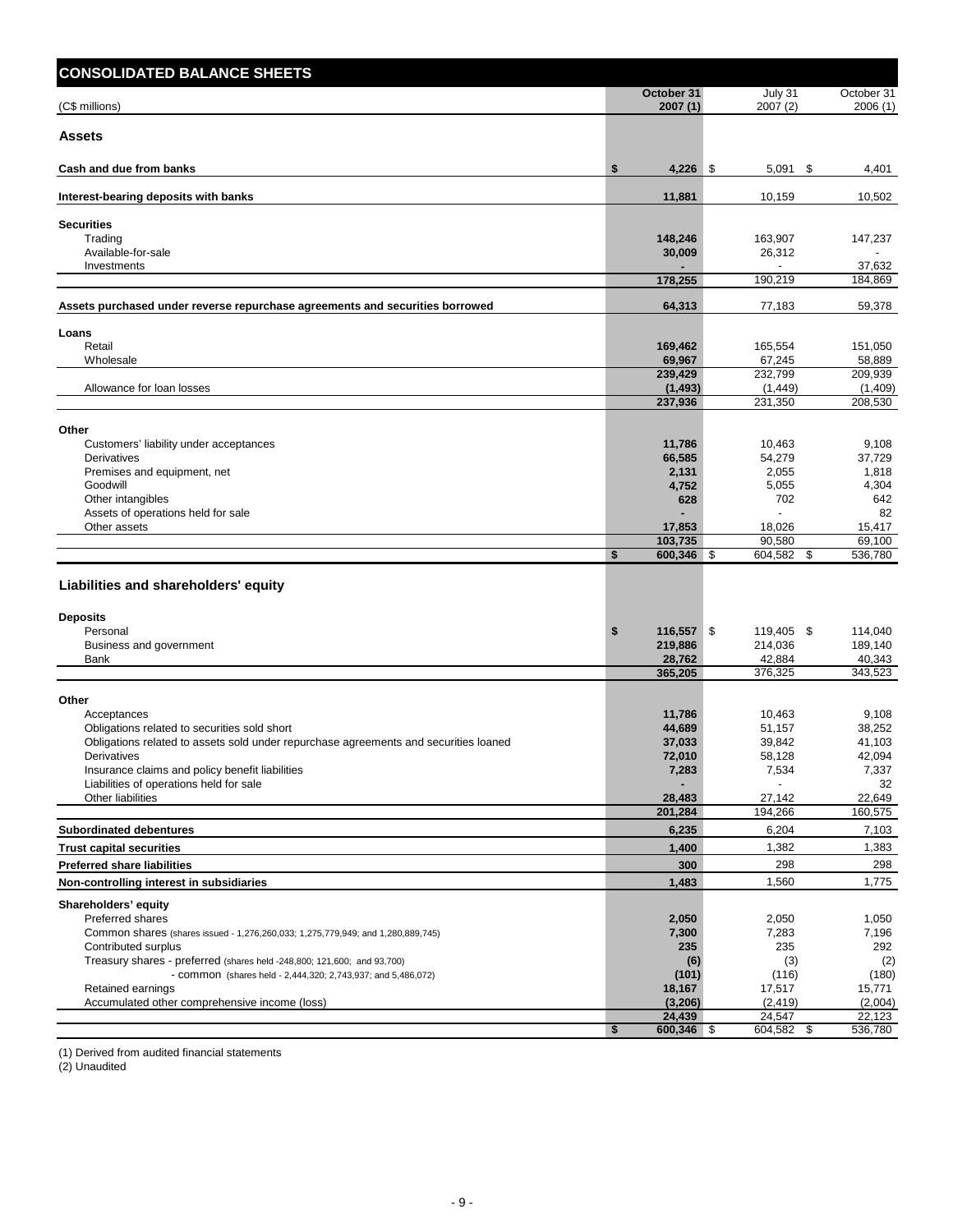| <b>CONSOLIDATED STATEMENTS OF INCOME</b>                                                             |                           |                                |                         |                                    |                         |
|------------------------------------------------------------------------------------------------------|---------------------------|--------------------------------|-------------------------|------------------------------------|-------------------------|
|                                                                                                      |                           | For the three months ended (1) |                         |                                    | For the year ended (2)  |
| (C\$ millions)                                                                                       | October 31<br>2007        | July 31<br>2007                | October 31<br>2006      | October 31<br>2007                 | October 31<br>2006      |
|                                                                                                      |                           |                                |                         |                                    |                         |
| Interest income<br>Loans                                                                             | \$<br>3,895               | \$<br>$3,755$ \$               | 3,395                   | \$<br>14,724                       | \$<br>12,708            |
| <b>Securities</b>                                                                                    | 1,891                     | 1,893                          | 1,650                   | 7,665                              | 6,189                   |
| Assets purchased under reverse repurchase agreements                                                 |                           |                                |                         |                                    |                         |
| and securities borrowed                                                                              | 684                       | 980                            | 909                     | 3,450                              | 2,827                   |
| Deposits with banks                                                                                  | 141<br>6,611              | 117<br>6,745                   | 166<br>6,120            | 538<br>26,377                      | 480<br>22,204           |
|                                                                                                      |                           |                                |                         |                                    |                         |
| <b>Interest expense</b>                                                                              |                           |                                |                         |                                    |                         |
| Deposits<br>Other liabilities                                                                        | 3,568<br>1,130            | 3,512<br>1,187                 | 3,041<br>1,247          | 13,770<br>4,737                    | 10,708<br>4,281         |
| Subordinated debentures                                                                              | 85                        | 81                             | 101                     | 338                                | 419                     |
|                                                                                                      | 4,783                     | 4,780                          | 4,389                   | 18,845                             | 15,408                  |
| Net interest income                                                                                  | 1,828                     | 1,965                          | 1,731                   | 7,532                              | 6,796                   |
| Non-interest income                                                                                  |                           |                                |                         |                                    |                         |
| Insurance premiums, investment and fee income                                                        | 887                       | 590                            | 863                     | 3,152                              | 3,348                   |
| Trading revenue                                                                                      | 337                       | 546                            | 620                     | 2,261                              | 2,574                   |
| Investment management and custodial fees                                                             | 412                       | 403                            | 345                     | 1,579                              | 1,301                   |
| Mutual fund revenue                                                                                  | 373                       | 385                            | 337                     | 1,473                              | 1,242                   |
| Securities brokerage commissions<br>Service charges                                                  | 324<br>330                | 368<br>327                     | 296<br>326              | 1,353<br>1,303                     | 1,243<br>1,216          |
| Underwriting and other advisory fees                                                                 | 301                       | 309                            | 293                     | 1,217                              | 1,024                   |
| Foreign exchange revenue, other than trading                                                         | 139                       | 138                            | 106                     | 533                                | 438                     |
| Card service revenue                                                                                 | 43                        | 165                            | 147                     | 491                                | 496                     |
| Credit fees                                                                                          | 74                        | 71                             | 63                      | 293                                | 241                     |
| Securitization revenue<br>Net gain (loss) on sale of available-for-sale securities                   | 39<br>(24)                | 34<br>34                       | 86                      | 261<br>63                          | 257                     |
| Net gain on sale of investment securities                                                            |                           |                                | 16                      |                                    | 88                      |
| Other                                                                                                | 552                       | 145                            | 120                     | 951                                | 373                     |
| Non-interest income                                                                                  | 3,787                     | 3,515                          | 3,618                   | 14,930                             | 13,841                  |
| <b>Total revenue</b>                                                                                 | 5,615                     | 5,480                          | 5,349                   | 22,462                             | 20,637                  |
| <b>Provision for credit losses</b>                                                                   | 263                       | 178                            | 159                     | 791                                | 429                     |
| Insurance policyholder benefits, claims and acquisition expense                                      | 637                       | 343                            | 611                     | 2,173                              | 2,509                   |
| Non-interest expense                                                                                 |                           |                                |                         |                                    |                         |
| Human resources                                                                                      | 1,839                     | 1,992                          | 1,808                   | 7,860                              | 7,268                   |
| Equipment<br>Occupancy                                                                               | 267<br>226                | 251<br>200                     | 257<br>225              | 1,009<br>839                       | 957<br>792              |
| Communications                                                                                       | 203                       | 186                            | 200                     | 723                                | 687                     |
| <b>Professional fees</b>                                                                             | 157                       | 124                            | 141                     | 530                                | 546                     |
| Outsourced item processing                                                                           | 75                        | 77                             | 75                      | 308                                | 298                     |
| Amortization of other intangibles                                                                    | 24                        | 25                             | 22                      | 96                                 | 76                      |
| Other                                                                                                | 302<br>3,093              | 310<br>3,165                   | 227<br>2,955            | 1,108<br>12,473                    | 871<br>11,495           |
|                                                                                                      |                           |                                |                         |                                    |                         |
| Income from continuing operations before income taxes<br>Income taxes                                | 1,622<br>255              | 1,794<br>349                   | 1,624<br>342            | 7,025<br>1.392                     | 6,204<br>1.403          |
|                                                                                                      |                           |                                |                         |                                    |                         |
| Net income before non-controlling interest<br>Non-controlling interest in net income of subsidiaries | 1,367<br>43               | 1,445<br>50                    | 1,282<br>19             | 5,633<br>141                       | 4,801<br>44             |
|                                                                                                      |                           |                                |                         |                                    |                         |
| Net income from continuing operations                                                                | 1,324                     | 1,395                          | 1,263                   | 5,492                              | 4,757                   |
| Net loss from discontinued operations                                                                |                           |                                | (1)                     |                                    | (29)                    |
| Net income                                                                                           | \$<br>1,324               | \$<br>1,395                    | -\$<br>1,262            | \$<br>5,492 \$                     | 4,728                   |
| Preferred dividends                                                                                  | (24)                      | (26)                           | (26)                    | (88)                               | (60)                    |
| Net income available to common shareholders                                                          | \$<br>1,300               | \$<br>1,369                    | \$<br>1,236             | $\boldsymbol{\mathsf{s}}$<br>5,404 | \$<br>4,668             |
|                                                                                                      |                           |                                |                         |                                    |                         |
| Average number of common shares (in thousands)<br><b>Basic earnings per share (in dollars)</b>       | 1,273,005<br>1.02<br>\$   | 1,272,913<br>\$<br>1.07        | 1,274,697<br>\$<br>0.97 | 1,273,185<br>4.24<br>S             | 1,279,956<br>3.65<br>\$ |
| Basic earnings per share from continuing operations (in dollars)                                     | \$<br>1.02                | \$<br>1.07                     | \$<br>0.97              | \$<br>4.24                         | \$<br>3.67              |
| Basic earnings (loss) per share from discontinued operations (in dollars)                            | \$                        | \$<br>ä,                       | \$                      | \$                                 | \$<br>(0.02)            |
| Average number of diluted common shares (in thousands)                                               | 1,287,442                 | 1,288,227                      | 1,293,864               | 1,289,314                          | 1,299,785               |
| Diluted earnings per share (in dollars)                                                              | \$<br>1.01                | \$<br>1.06                     | \$<br>0.96              | 4.19<br>\$                         | \$<br>3.59              |
| Diluted earnings per share from continuing operations (in dollars)                                   | \$<br>1.01                | \$<br>1.06                     | \$<br>0.96              | \$<br>4.19                         | \$<br>3.61              |
| Diluted earnings (loss) per share from discontinued operations (in dollars)                          | $\mathbf{s}$              | \$                             | \$                      | \$                                 | \$<br>(0.02)            |
| Dividends per share (in dollars)                                                                     | $\mathbf{s}$<br>$0.50$ \$ | $0.46$ \$                      | 0.40                    | \$<br>$1.82$ \$                    | 1.44                    |

(1) Unaudited

(2) Derived from audited financial statements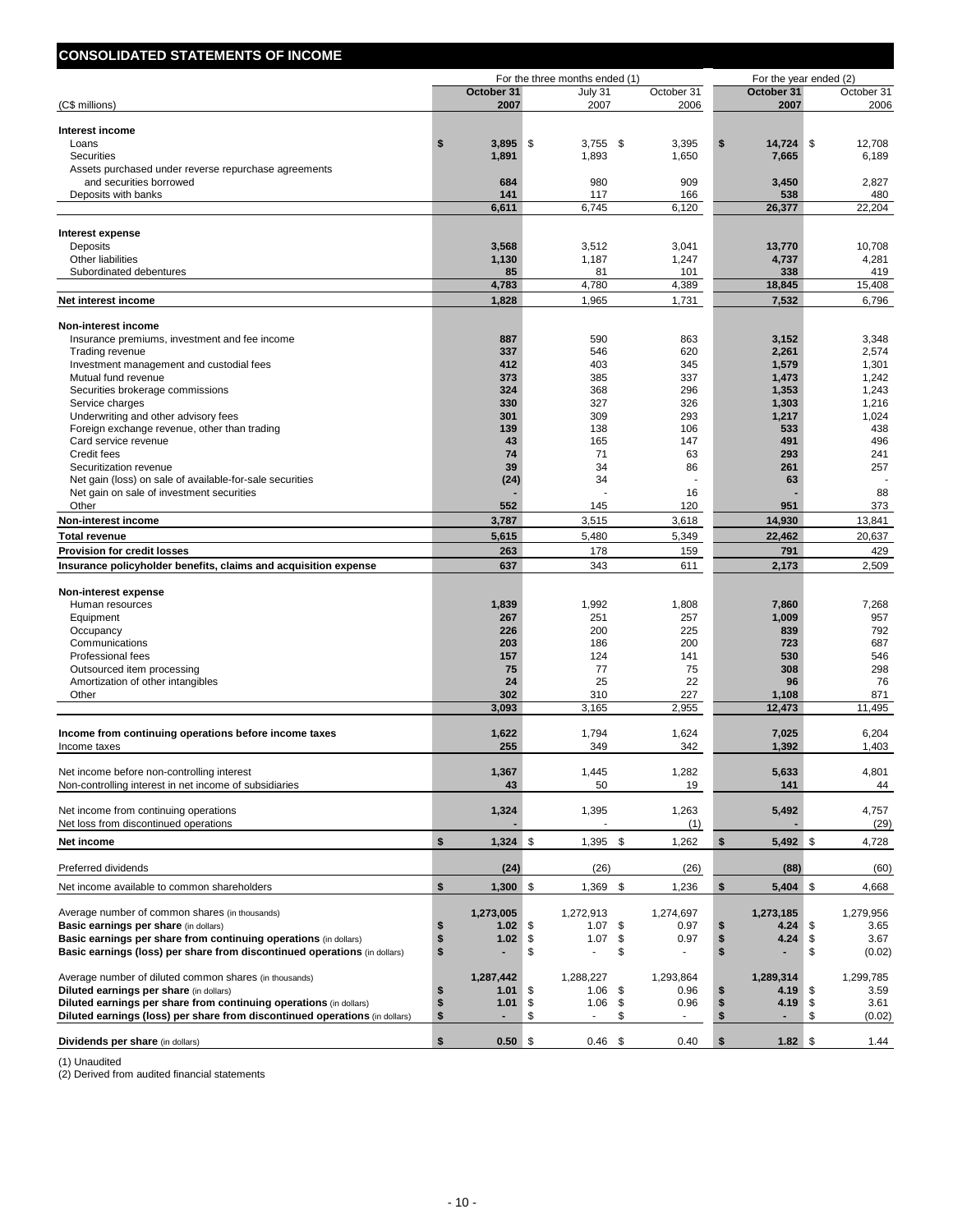#### **CONSOLIDATED STATEMENTS OF COMPREHENSIVE INCOME**

|                                                                                            |            |          | For the three months ended (1) |            | For the year ended (2) |            |
|--------------------------------------------------------------------------------------------|------------|----------|--------------------------------|------------|------------------------|------------|
|                                                                                            | October 31 |          | July 31                        | October 31 | October 31             | October 31 |
| (C\$ millions)                                                                             |            | 2007     | 2007                           | 2006       | 2007                   | 2006       |
| Net income                                                                                 |            | 1,324    | $1,395$ \$<br>- \$             | .262       | $5,492$ \$             | 4,728      |
| Other comprehensive income, net of taxes                                                   |            |          |                                |            |                        |            |
| Net unrealized gains (losses) on available-for-sale securities                             |            | 48       | (157)                          |            | (93)                   |            |
| Reclassification of (gains) losses on available-for-sale securities to income              |            | 10       |                                |            | 28                     |            |
|                                                                                            |            | 58       | (148)                          |            | (65)                   |            |
| Unrealized foreign currency translation gains (losses)                                     |            | (2, 107) | (701)                          | 91         | (2,965)                | (501)      |
| Reclassification of (gains) losses on foreign currency translation to income               |            |          |                                |            | (42)                   |            |
| Net foreign currency translation gains (losses) from hedging activities                    |            | 1.370    | 405                            | 17         | 1.804                  | 269        |
|                                                                                            |            | (738)    | (296)                          | 108        | (1,203)                | (230)      |
| Net gains (losses) on derivatives designated as cash flow hedges                           |            | (110)    | 144                            |            | 80                     |            |
| Reclassification to income of (gains) losses on derivatives designated as cash flow hedges |            |          |                                |            | 31                     |            |
|                                                                                            |            | (107)    | 151                            |            | 111                    |            |
| Other comprehensive income (loss)                                                          |            | (787)    | (293)                          | 108        | (1, 157)               | (230)      |
| Total comprehensive income                                                                 |            | 537      | $1,102$ \$                     | ,370       | $4,335$ \$             | 4,498      |

| <b>CONSOLIDATED STATEMENTS OF CHANGES IN SHAREHOLDERS' EQUITY</b>                   |                           |                                |                |                           |            |  |  |
|-------------------------------------------------------------------------------------|---------------------------|--------------------------------|----------------|---------------------------|------------|--|--|
|                                                                                     |                           | For the three months ended (1) |                | For the year ended (2)    |            |  |  |
|                                                                                     | October 31                | July 31                        | October 31     | October 31                | October 31 |  |  |
| (C\$ millions)                                                                      | 2007                      | 2007                           | 2006           | 2007                      | 2006       |  |  |
|                                                                                     |                           |                                |                |                           |            |  |  |
| <b>Preferred shares</b>                                                             |                           |                                |                |                           |            |  |  |
| Balance at beginning of period<br>Issued                                            | \$<br>2,050               | \$<br>2,050<br>-\$             | 1,300          | \$<br>$1,050$ \$<br>1,150 | 700<br>600 |  |  |
| Redeemed for cancellation                                                           |                           |                                | (250)          | (150)                     | (250)      |  |  |
| Balance at end of period                                                            | 2,050                     | 2,050                          | 1,050          | 2,050                     | 1,050      |  |  |
|                                                                                     |                           |                                |                |                           |            |  |  |
| <b>Common shares</b>                                                                |                           |                                |                |                           |            |  |  |
| Balance at beginning of period                                                      | 7,283                     | 7,250                          | 7,176          | 7,196                     | 7,170      |  |  |
| Issued                                                                              | 18                        | 39                             | 30             | 170                       | 127        |  |  |
| Purchased for cancellation                                                          | (1)                       | (6)                            | (10)           | (66)                      | (101)      |  |  |
| Balance at end of period                                                            | 7,300                     | 7,283                          | 7,196          | 7,300                     | 7,196      |  |  |
| <b>Contributed surplus</b>                                                          |                           |                                |                |                           |            |  |  |
| Balance at beginning of period                                                      | 235                       | 241                            | 287            | 292                       | 265        |  |  |
| Renounced stock appreciation rights                                                 | (1)                       | (1)                            | (1)            | (6)                       | (2)        |  |  |
| Stock-based compensation awards                                                     | $\overline{2}$            | $\mathbf{1}$                   | $\overline{2}$ | (46)                      | (18)       |  |  |
| Other                                                                               | (1)                       | (6)                            | $\overline{4}$ | (5)                       | 47         |  |  |
| Balance at end of period                                                            | 235                       | 235                            | 292            | 235                       | 292        |  |  |
|                                                                                     |                           |                                |                |                           |            |  |  |
| Treasury shares - preferred                                                         |                           |                                |                |                           |            |  |  |
| Balance at beginning of period<br>Sales                                             | (3)<br>$\mathbf 1$        | (21)<br>25                     | (43)<br>44     | (2)<br>33                 | (2)<br>51  |  |  |
| Purchases                                                                           | (4)                       | (7)                            | (3)            | (37)                      | (51)       |  |  |
| Balance at end of period                                                            | (6)                       | (3)                            | (2)            | (6)                       | (2)        |  |  |
|                                                                                     |                           |                                |                |                           |            |  |  |
| Treasury shares - common                                                            |                           |                                |                |                           |            |  |  |
| Balance at beginning of period                                                      | (116)                     | (99)                           | (181)          | (180)                     | (216)      |  |  |
| Sales                                                                               | 42                        | 15                             | 48             | 175                       | 193        |  |  |
| Purchases                                                                           | (27)                      | (32)                           | (47)           | (96)                      | (157)      |  |  |
| Balance at end of period                                                            | (101)                     | (116)                          | (180)          | (101)                     | (180)      |  |  |
| <b>Retained earnings</b>                                                            |                           |                                |                |                           |            |  |  |
| Balance at beginning of period                                                      | 17,517                    | 16,786                         | 15,120         | 15,771                    | 13,704     |  |  |
| Transition adjustment - Financial instruments (3)                                   |                           |                                |                | (86)                      |            |  |  |
| Net income                                                                          | 1,324                     | 1,395                          | 1,262          | 5,492                     | 4,728      |  |  |
| Preferred share dividends                                                           | (24)                      | (26)                           | (26)           | (88)                      | (60)       |  |  |
| Common share dividends                                                              | (637)                     | (587)                          | (511)          | (2, 321)                  | (1, 847)   |  |  |
| Premium paid on common shares purchased for cancellation                            | (14)                      | (52)                           | (80)           | (580)                     | (743)      |  |  |
| Issuance costs and other                                                            |                           | $\mathbf{1}$                   | 6              | (21)                      | (11)       |  |  |
| Balance at end of period                                                            | 18,167                    | 17,517                         | 15,771         | 18,167                    | 15,771     |  |  |
| Accumulated other comprehensive income (loss)                                       |                           |                                |                |                           |            |  |  |
| Transition adjustment - Financial instruments (3)                                   | (45)                      | (45)                           |                | (45)                      |            |  |  |
| Unrealized gains and losses on available-for-sale securities                        | (65)                      | (123)                          |                | (65)                      |            |  |  |
| Unrealized foreign currency translation gains and losses, net of hedging activities | (3,207)                   | (2,469)                        | (2,004)        | (3,207)                   | (2,004)    |  |  |
| Gains and losses on derivatives designated as cash flow hedges                      | 111                       | 218                            |                | 111                       |            |  |  |
| Balance at end of period                                                            | (3, 206)                  | (2, 419)                       | (2,004)        | (3, 206)                  | (2,004)    |  |  |
| Retained earnings and Accumulated other comprehensive income                        | 14,961                    | 15,098                         | 13,767         | 14,961                    | 13,767     |  |  |
| Shareholders' equity at end of period                                               | $\mathbf{s}$<br>24,439 \$ | 24,547 \$                      | 22,123         | $\mathbf{s}$<br>24,439 \$ | 22,123     |  |  |

(1) Unaudited<br>(2) Derived from audited financial statements<br>(3) The transition adjustment relates to the implementation of the new financial instruments accounting standards. Refer to Note 1 to our Consolidated Financial<br>(